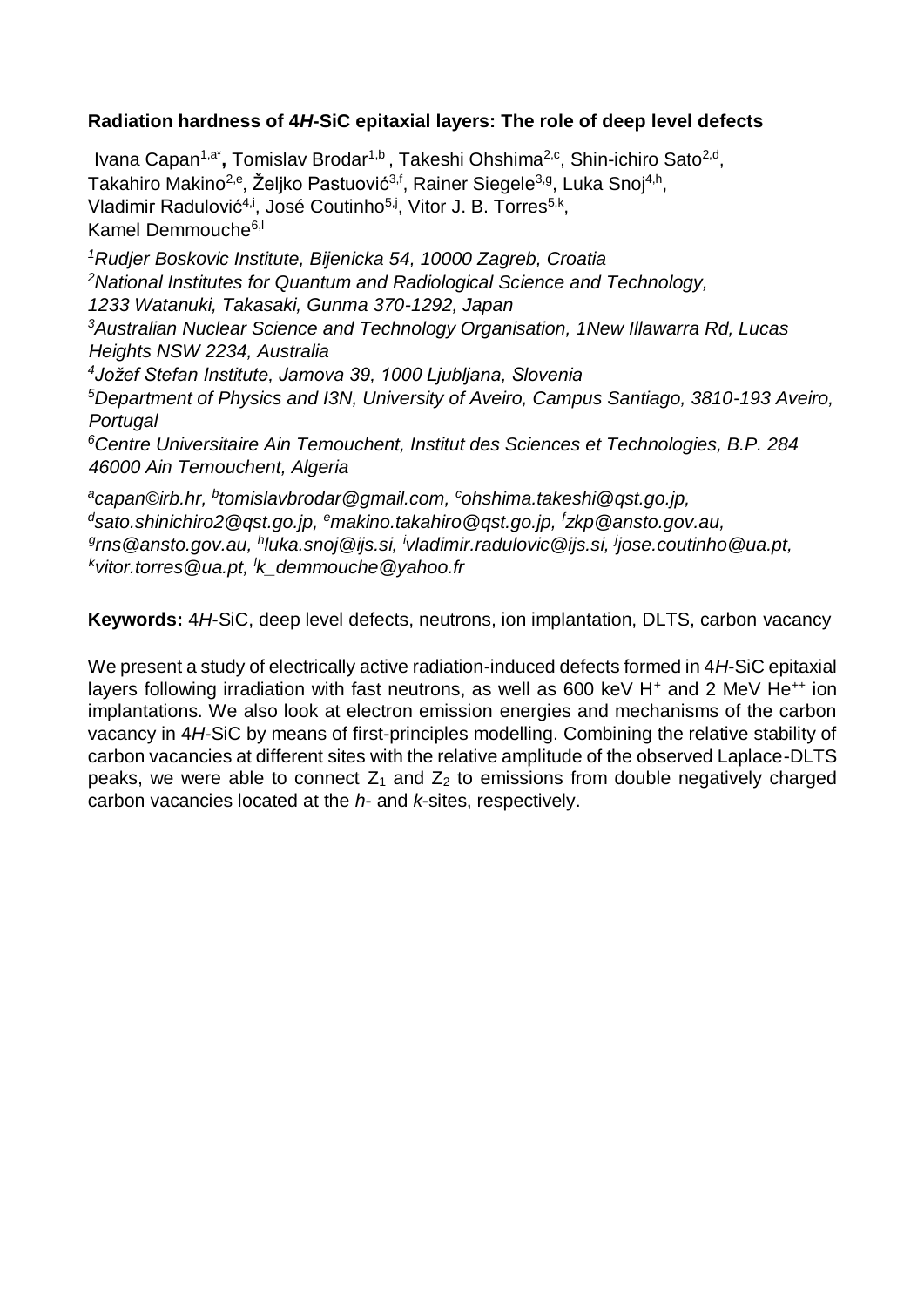#### **Introduction**

Deep level defects that act as charge carrier traps have high importance in semiconductor industry and applications of semiconductor devices. These defects are mainly created during i) semiconductor material growth, ii) processing by ion implantation or iii) operation under harsh ionizing radiation conditions. In this work, we focus our attention on electrically active defects created in N-doped epitaxial 4*H*-SiC epitaxial layers exposed to irradiation by fast reactor neutrons, H<sup>+</sup> and He<sup>++</sup> ion implants. We also investigate the acceptor levels of the carbon vacancy  $(V<sub>C</sub>)$  by means of hybrid density functional supercell calculations.

### **Methods**

*n*-type SiC Schottky barrier diodes (SBDs) were produced on nitrogen-doped (up to 5 x 10<sup>14</sup> cm<sup>-3</sup>) epitaxial grown 4*H*-SiC single crystal layers approximately 25 □m thick [1]. The Schottky barrier was formed by evaporation of nickel through a metal mask with patterned square apertures of 1 mm  $\times$  1 mm, while Ohmic contacts were formed on the back side of the SiC substrate by nickel sintering at 950 °C in Ar atmosphere.

Samples were irradiated inside Cd thermal neutron filters with a wall thickness of 1 mm in the

Pneumatic Tube (F24) irradiation location in the 250 kW JSI TRIGA reactor in Ljubljana. The neutron spectrum in the irradiation location was characterized previously on the basis of Monte Carlo calculations with the MCNP code and activation measurements [2,3]. The subcadmium flux was obtained from the characterized neutron spectrum and the Cd cutoff energy for the thickness of 1 mm, i.e. 0.55 eV.

Selected samples were implanted with 2 MeV He<sup>++</sup> or 600 keV H<sup>+</sup> ions at the ANSTO nuclear microprobe facility [4]. Further implantation details can be found elsewhere [5].

The quality of SBD's was investigated by temperature dependent current-voltage (*I*-*V*) and capacitance-voltage (*C-V*) measurements. Deep level defects were analyzed by means of Deep Level Transient Spectroscopy (DLTS) and high-resolution Laplace-DLTS.

Density functional calculations were carried out using the VASP package [6]. We employed the projector-augment wave method to describe the core electrons [7], while a planewave basis with kinetic energy up to 400 eV was used to describe the valence. The exchange-correlation potential was evaluated using the hybrid density functional of Heyd-Scuseria-Ernzerhof (HSE06) [8].

Vacancy defects were inserted in 576-atom supercells, corresponding to 6×6×2 unit cells of 4*H*-SiC with lattice parameters *a*=3.071 Å and *c*=10.052 Å, and the Brillouin zone was sampled at **k**=(0 0 1/2). Energy levels were obtained by calculating the electron affinity of defective supercells with respect to the same quantity for a bulk supercell. The latter quantity is representative of the conduction band minimum energy. Total energies of charged supercells were adjusted by a periodic charge correction as proposed by Freysoldt, Neugebauer and Van de Walle [9].

### **Results and Discussion**

DLTS spectra for the as-grown sample, as well as for selected irradiated and implanted samples are shown in Fig. 1. In the as-grown sample, only one peak is observed. The estimated activation energy for electron emission was 0.64 eV. This defect, known as  $Z_{1/2}$ [10], has been reported as being the most dominant defect observed in as-grown 4*H*-SiC, and was ascribed to the  $V<sub>C</sub>(=0)$  transition.

From the first-principles calculations we found that neutral and double negative  $V_c$  defects show monoclinic structures which are labeled B and D, respectively. These possess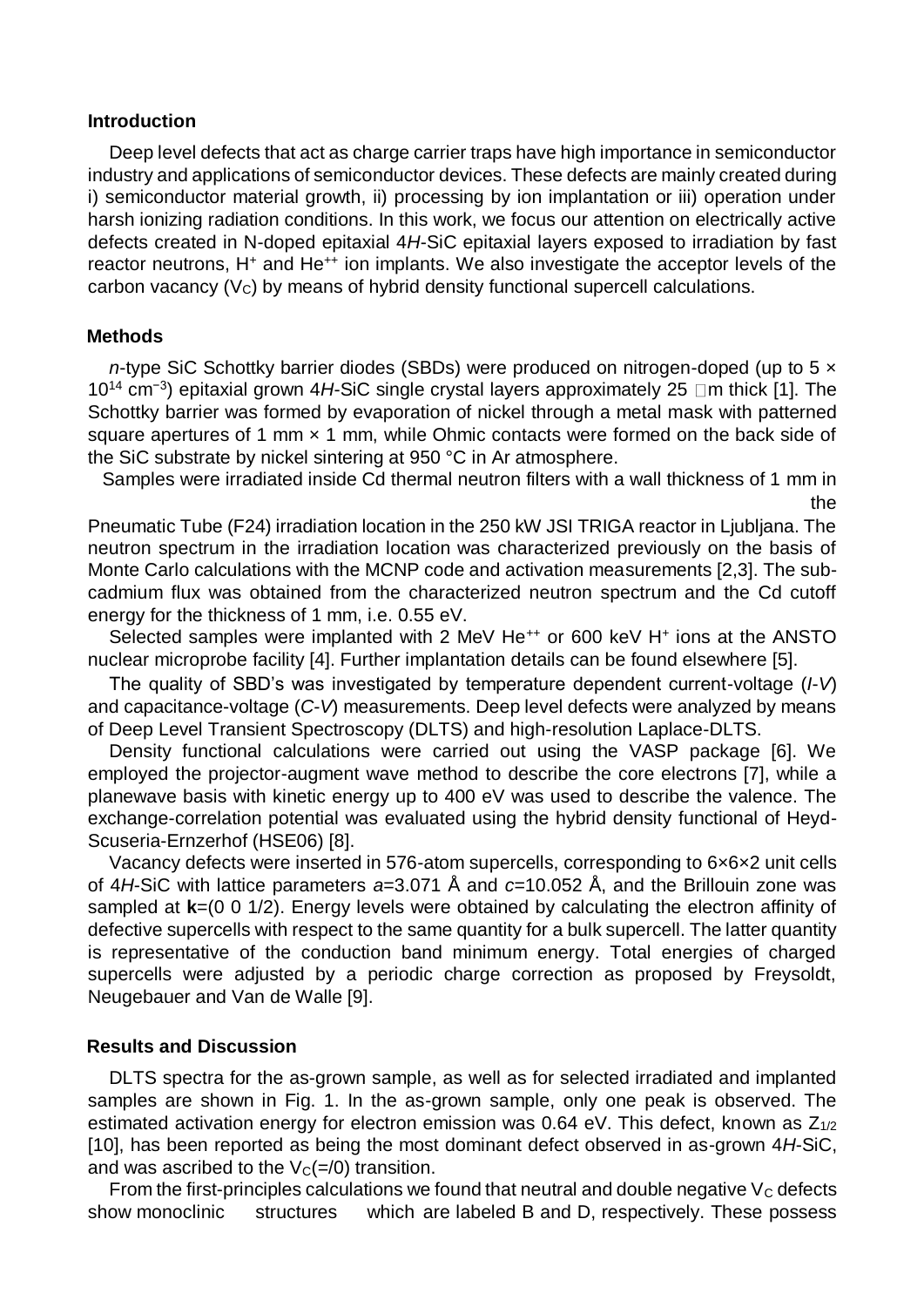respectively 2 and 3 Si-Si distances distinctively shorter than the undistorted vacancy. Such short distances are identified as thick lines in Fig 2(a). We also found that the carbon vacancy in the negative charge state has two low-energy structures, namely C and D. While C is metastable by 0.03 eV in site-*k*, it is also the ground state in site-*h* (0.14 eV below structure D). These structures have been anticipated previously [11, 12]. From total energies and electron affinity calculations, we obtained the configurational coordinate diagram shown in Fig. 2(b). The lower energy states, namely  $V_C$ <sup> $\Box$ </sup> (D), are the most stable in n-type equilibrium conditions, i.e. after a zero-bias filling pulse in a DLTS experiment. When reverse bias is applied  $T \sim 280-300$  K,  $V_C$ <sup> $\Box$ </sup> defects within the depletion region become unstable against electron emission to the conduction band. The binding energy of this first emission is calculated as 0.64 eV, and the defect becomes singly negative. This figure matches the measured activation energy of  $Z_{1/2}$  in the as-grown samples (Fig. 1). Structure D is still the most stable configuration for  $V_c(u)$ . The binding energy for the second emission is now 0.61 eV only. This results from the strong relaxation towards structure B after the second emission. Hence, after the first emission, a second emission will follow immediately. Such a consecutive two-emission process is a fingerprint of a negative-*U* defect.

Regarding the *h*-site, the calculations indicate that like in the *k*-site, the first emission has a binding energy of 0.64 eV. However, it now involves a conversion between structures D and C.

For the neutron fluence of 10<sup>13</sup> cm<sup>-2</sup> the intensity of  $Z_{1/2}$  related peak slightly increased, and an additional broad peak (ET2) with activation energy of 0.77 eV was observed (Fig. 1). Implantations of H<sup>+</sup> or He<sup>++</sup> ions also lead to the increase  $Z_{1/2}$  and to the introduction of an additional peak (ET1) shown in Fig. 1. The  $Z_{1/2}$  related peak is broad with its peak maximum being shifted to higher temperatures with increasing fluences. A similar shift was already observed in 4*H*-SiC epi-layers irradiated with protons, alpha particles and electrons, and it was interpreted as the release of stress produced by defect clusters [5]. Notably, the shift was less pronounced in samples that were subject to annealing upon irradiation. Such treatments were not carried out in the present work. Estimated activation energies for electron emission from the irradiated samples are 0.68 and 0.71 eV for ET1 and  $Z_{1/2}$ , respectively. ET1 and ET2 traps were previously reported in the literature and were assigned to several defects [13,14]. Their low thermal stability is the only consensual property among the earlier studies. ET1 and ET2 traps might be simple defects with low thermal stability such as interstitials and Frenkel pairs, since they are introduced by different radiation sources and disappear after DLTS measurements up to 700 K [15].

We have performed preliminary L-DLTS measurements to obtain additional information about  $Z_{1/2}$  and radiation introduced defects. Fig. 3 shows the Laplace spectra from the asgrown sample, as well as for the He-implanted sample measured at 292 K. The spectrum from the as-grown material indicates the presence of two peaks (two emission lines) instead of the single peak  $(Z_{1/2})$  observed by conventional DLTS. In line with Ref. [13], the peak with lower emission rate is assigned to  $Z_2$ . The peak shows a higher amplitude compared to the one with higher emission rate, which is assigned to  $Z_1$ . We note that the observed L-DLTS peaks are unusually broad. By monitoring the change of the peak positions (and shape) over a wide range of temperature, we have eliminated the possibility that those peaks being an artefact from the measurement.

While electron paramagnetic resonance experiments were successful in distinguishing  $V<sub>C</sub>$ defects in *k-* and *h-*sites [10] that has not been the case with conventional DLTS. Our calculations indicate that  $V_c(k)$  is more stable than  $V_c(h)$ , irrespectively of the charge state and sub-lattice site. This suggests that the amplitude of  $Z_1$  is lower than  $Z_2$  in the L-DLTS spectrum of as-grown sample (see Fig. 3), simply because  $Z_2$  arises from a defect that is more stable than  $Z_1$ . This allows us to connect  $Z_1$  and  $Z_2$  to  $V_C(h)$  and  $V_C(k)$ , respectively.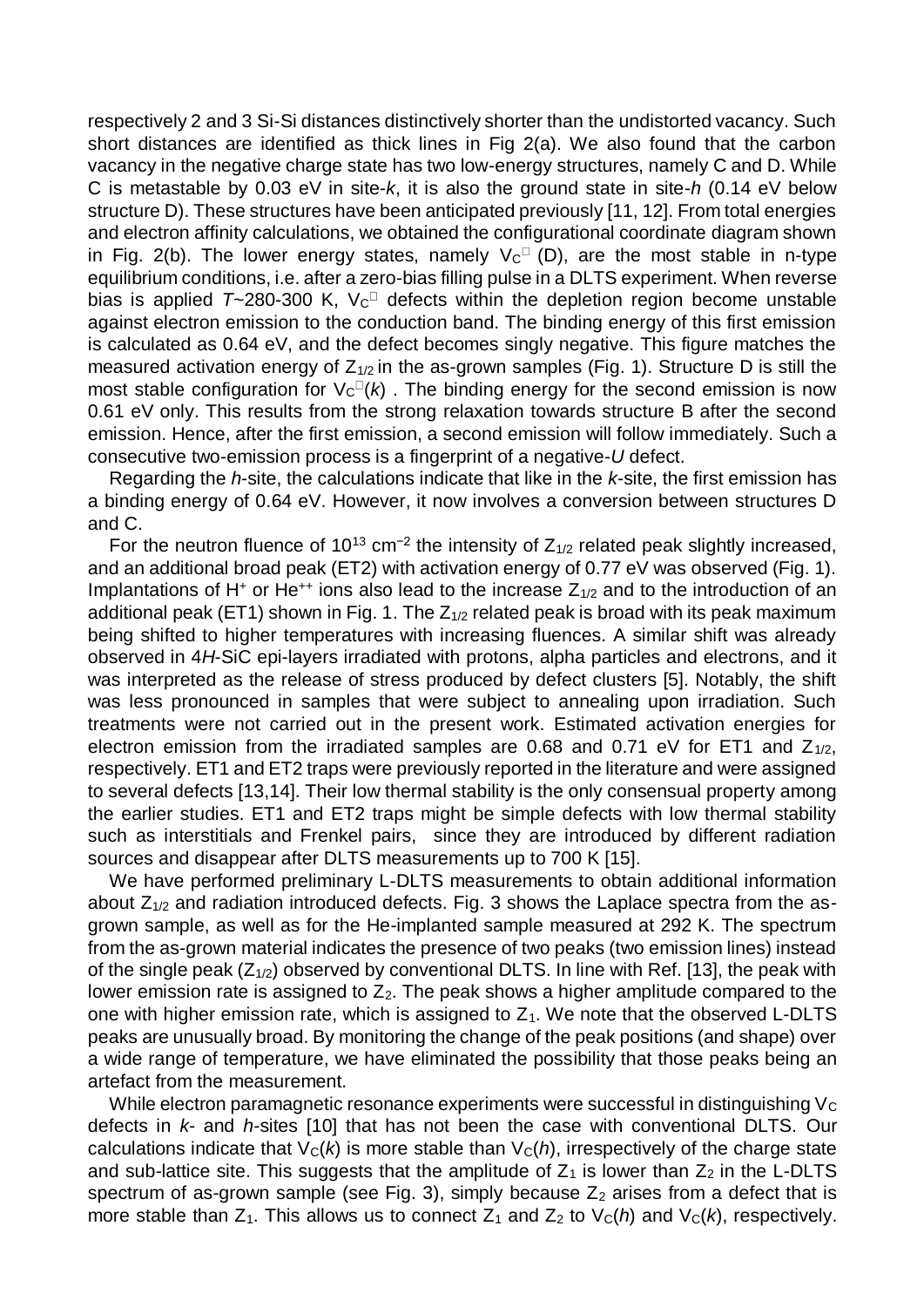The Laplace spectrum for the He<sup>++</sup> implanted sample exhibits four emission lines (Fig. 3), among them are  $Z_1$ ,  $Z_2$  and ET1 related peaks. Unfortunately, due to peak overlap over a wide temperature range, we were not able to come up with a firm identification. However, the obtained result suggests that ET1 is not a simple defect. Further studies are needed to clarify this aspect.

## **Conclusions**

We studied electrically active defects in the as-grown, fast-neutron irradiated and ionimplanted

4*H*-SiC epitaxial layers (25□m). The implants included 600 keV H<sup>+</sup> and 2 MeV He<sup>++</sup> ions and the measurements were carried out by DLTS and L-DLTS. In addition, electron emission energies and mechanisms of the  $V_c$  in  $4H-SiC$  by means of first-principles modelling were presented. We were able to separate emissions from  $Z_1$  and  $Z_2$  defects and connect them to double negatively charged  $V_c$  located at the  $h$ - and  $k$ -sites, respectively.

### **References**

- [1] M. Ito, L. Storasta, and H. Tsuchida, Appl. Phys. Express. 1, (2008) 015001-3.
- [2] Snoj, L. et al., Computational analysis of irradiation facilities at the JSI TRIGA reactor, Applied Radiation and Isotopes, Volume 70, Issue 3, 2012, Pages 483-488.
- [3] Trkov, A. et al., The GRUPINT neutron spectrum adjustment code general features and characterization of the spectra in three irradiation channels of the JSI TRIGA reactor, International Symposium on Reactor Dosimetry (ISRD-16), 2017, May 7-12, Santa Fe (NM), USA.
- [4] Z. Pastuovic, R. Siegele, D. D. Cohen, M. Ionescu, M. Mann, D. Button, S. Long, Nucl. Instr. Meth. Phys. Res. B 404, (2017) 1-8.
- [5] Z.Pastuovic, I.Capan, D.D.Cohen, J.Forneris, N. Iwamoto, T.Ohshima, R.Siegele, N.Hoshino, and H.Tsuchida, Nucl. Inst. Meth. Phys. Res. B 348 (2015) 233-239.
- [6] G. Kresse and J. Furthmüller, Phys. Rev. B 54 (1996) 11169.
- [7] P. E. Blöchl, Phys. Rev. B 50 (1994) 17953.
- [8] A. V. Krukau, O. A. Vydrov, A. F. Izmaylov, and G. E. Scuseria, J. Chem. Phys. 125 (2006) 224106.
- [9] C. Freysoldt, J. Neugebauer, and C. G. Van de Walle, Phys. Rev. Lett. 102 (2009) 016402.
- [10] N. T. Son, X. T. Trinh, L. S. Løvlie, B. G. Svensson, K. Kawahara, J. Suda, T. Kimoto, T. Umeda, J. Isoya, T. Makino, T. Ohshima, and E. Janzén, Phys. Rev. Lett. 109 (2012) 187603-5.
- [11] X. T. Trinh, K. Szász, T. Hornos, K. Kawahara, J. Suda, T. Kimoto, A. Gali, E. Janzén, and N. T. Son, Phys. Rev. B 88 (2013) 235209.
- [12] M. Bockstedte, A. Marini, O. Pankratov, and A. Rubio, Phys. Rev. Lett. 105 (2010) 026401.
- [13] C. Hemmingsson, N. T. Son, O. Kordina, J. P. Bergman, E. Janzén, J. L. Lindström, S. Savage and N. Nordell, J. Appl. Phys. 81 (1997) 6155-6159.
- [14] A. Castaldini, A. Cavallini, L. Rigutti, F. Nava, Appl. Phys. Lett. 85 (2004) 3780-3782.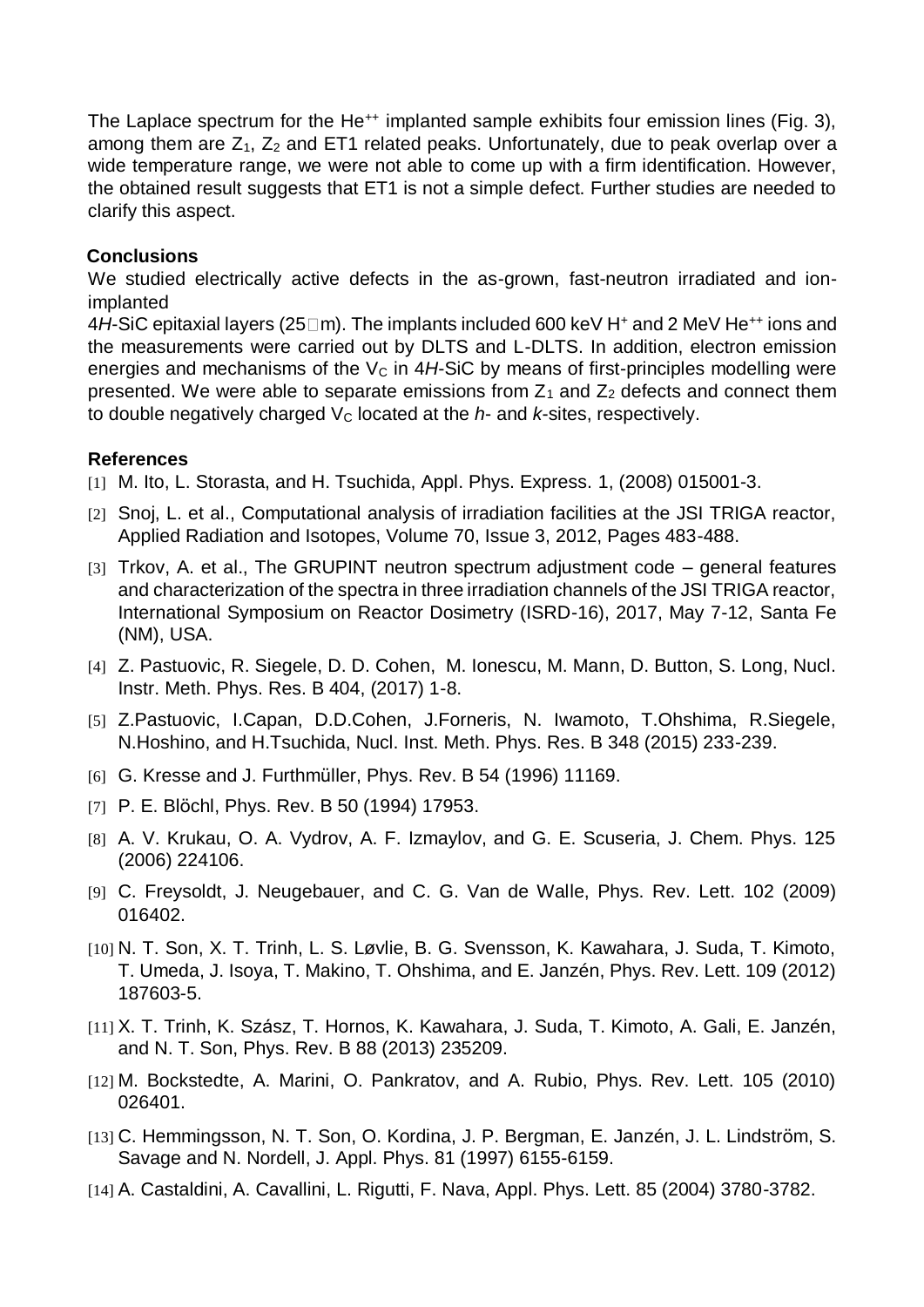[15]. Z. Pastuovic, I.Capan, S. Sato, T. Brodar, T. Ohshima, R. Siegele, submitted to J. Phys.: Condens. Matter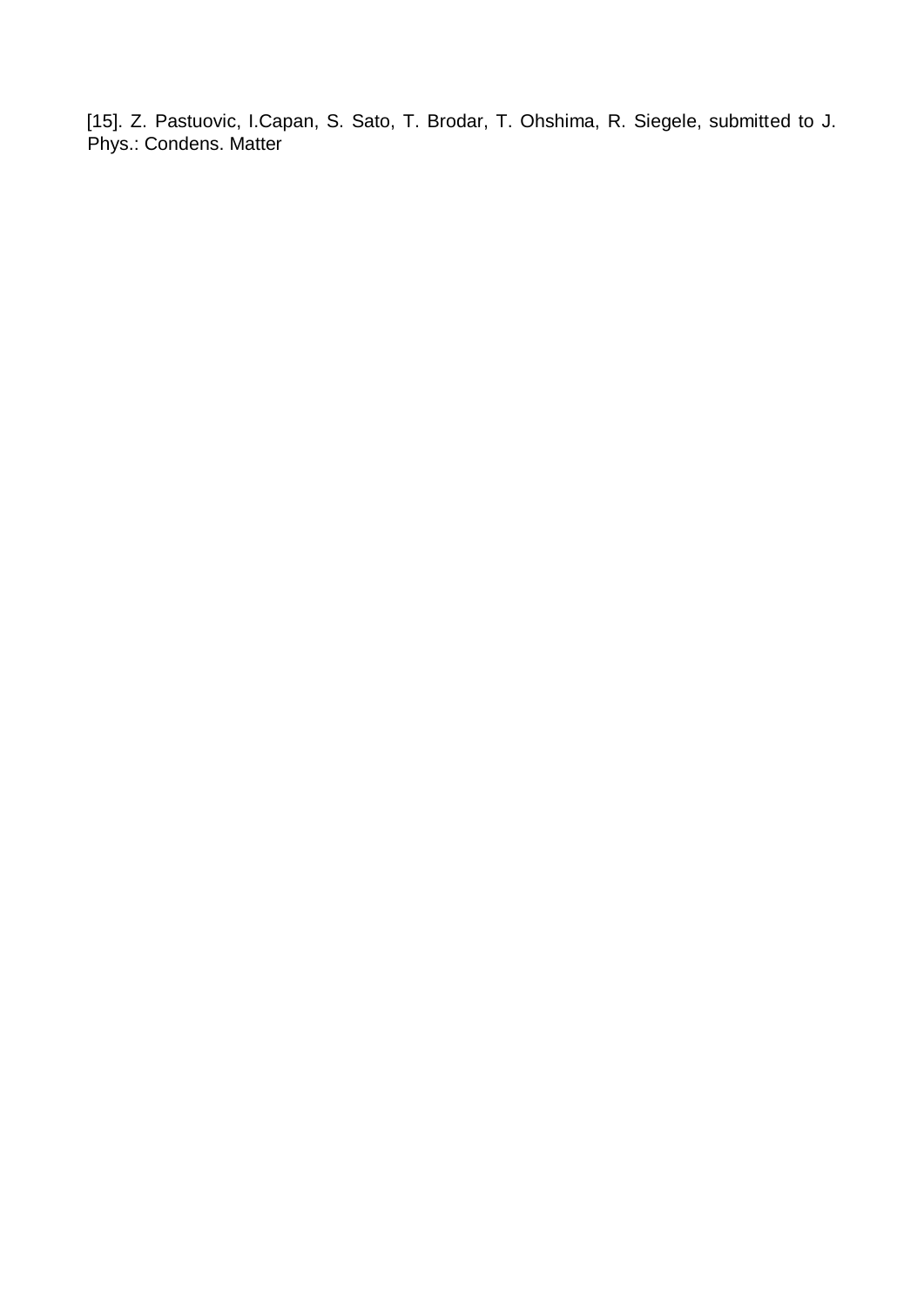

Fig. 1. DLTS spectra for the as-grown, fast neutron irradiated, 600 keV H<sup>+</sup> and 2 MeV He<sup>++</sup> implanted samples. Fluences are given in the figure. The spectra were magnified and shifted vertically for clarity. Measurement settings were V<sub>R</sub>=−10 V, V<sub>P</sub>=−0.1 V, t<sub>p</sub>=10 ms, time window is 100 ms.



Fig. 2 (a) Diagrams of vacancy structures B, C and D. Shorter Si*i*-Si*<sup>j</sup>* distances (1<*i*,*j*<4) are shown as thick likes. The arrow is parallel to the *c*-axis. (b) Configuration coordinate diagram of  $V_c(k)$  and  $V_c(h)$  defects in n-type  $4H$ -SiC. Energy difference between ground states in each sub-lattice site are shown on the energy axis (energies are in eV).